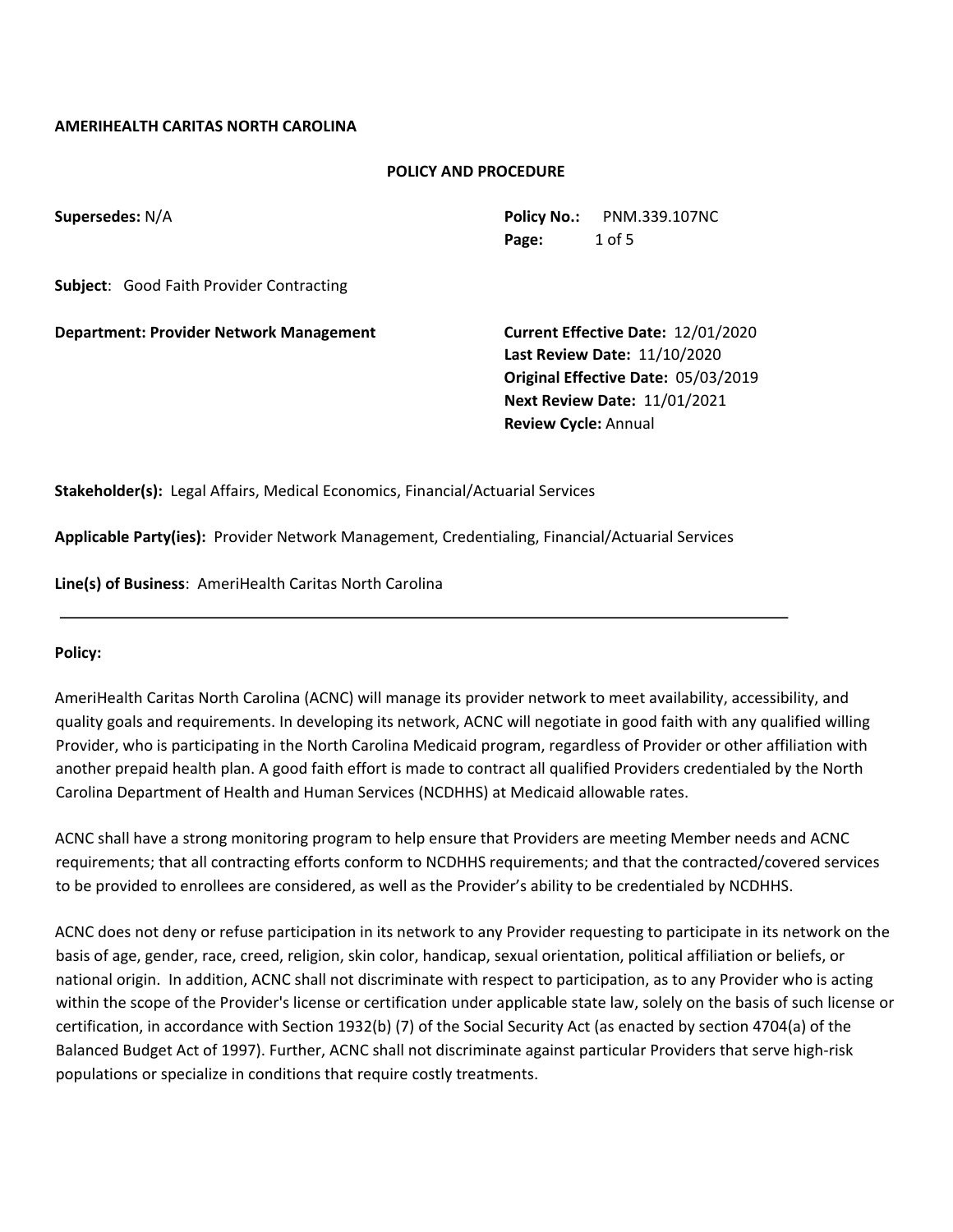Subject: Good Faith Contracting Policy Policy No.: PNM 339.107NC Page 2

#### **Purpose:**

To provide clear procedures to help ensure that ACNC is negotiating with any qualified willing Provider in good faith, regardless of the Provider, or the Provider's affiliation with another prepaid health plan.

#### **Definitions:**

*ACNC:* AmeriHealth Caritas North Carolina.

*HIPDB*: Health Care Integrity and Protection Data Bank. The purpose of the HIPDB was to help combat health care fraud and abuse. The HIPDB is no longer operational; however, information previously collected and disclosed by the HIPDB is now collected and disclosed by the National Practitioner Data Bank (NPDB).

*Non-Routine Provider File:* A file with malpractice cases, license sanctions, affirmative answers to disclosure questions, etc. that requires PNPC review and discussion.

*NPDB*: National Practitioner Data Bank is a confidential information clearinghouse created by Congress to improve health care quality, protect the public, and reduce health care fraud and abuse in the U.S.

*OIG*: Office of Inspector General.

*Provider:* The umbrella term used to refer to acute, primary care physicians, behavioral, substance abuse disorders, specialist, and allied health practitioners. As referred to in this policy document, a Provider includes hospitals, ancillaries, facilities, entities, organizations, atypical organizations, and institutions where the facility would be contracted with instead of the individual provider.

*SAM*: System for Award Management: The SAM database keeps its user community aware of administrative and statutory exclusions across the entire government, and individuals barred from entering the United States.

*North Carolina Session Law 2015-245* is an act to transform and reorganize North Carolina's Medicaid and NC Health Choice programs. This act establishes failure to meet Objective Quality Standards or refusal to accept network rates as the only acceptable reasons to decline to contract with providers.

## **Procedures:**

**I. Good Faith Contracting**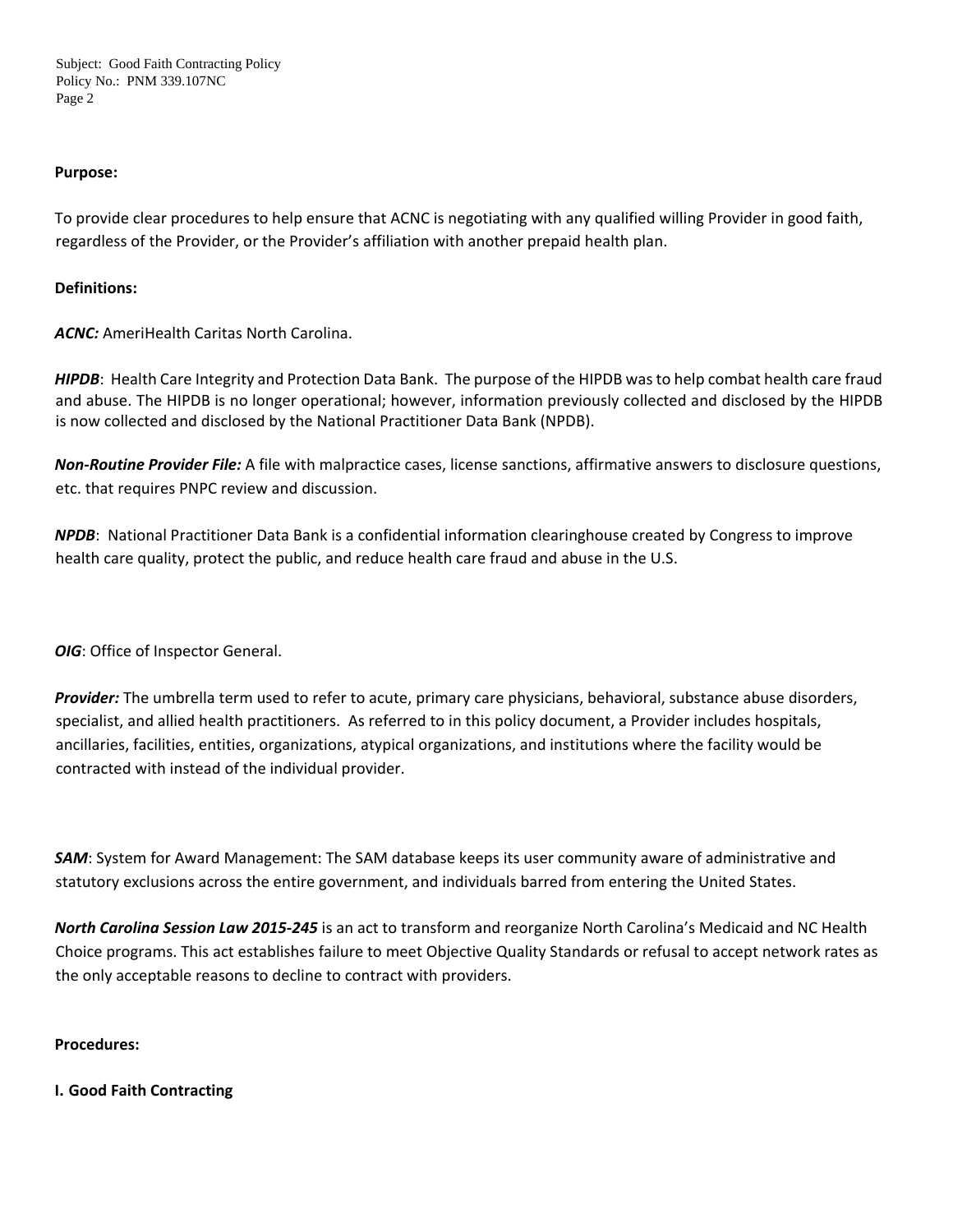Subject: Good Faith Contracting Policy Policy No.: PNM 339.107NC Page 3

The following are processes ACNC follows to help ensure a good faith effort is made to contract all qualified, willing Providers at Medicaid allowable rates, including but not limited to PCPs, specialists, hospitals, behavioral health providers, Indian Health Care Providers and out of network Providers.

- A. Contracting Process.
	- 1. ACNC will offer to contract with a Provider using a NC DHHS approved provider agreement in writing, via letter, email or fax. As required in Section V.D.2.c.vii.a., of the PHP contract, the ACNC provider agreement will include the Required Standard Provisions for provider agreements. The Required Standard Provisions are found in Section VII. Attachment G of the PHP agreement.
	- 2. An ACNC Account Executive will follow up the initial outreach to the Provider within 10 business days.
	- 3. ACNC will not include exclusivity or non-compete provisions in contracts with Providers, including nonmedical service Providers (e.g. non-emergency medical transportation drivers), require a Provider to participate in the governance of a Provider-led entity (PLE), or otherwise prohibit a Provider from providing services for or contracting with any other prepaid health plan.
	- 4. ACNC will not require individual Providers, as a condition of contracting with ACNC, to agree to participate or accept other ACNC products. ACNC does not offer any other products in North Carolina.
	- 5. ACNC will not automatically enroll the Provider in any other product offered by ACNC. ACNC does not offer any other products in North Carolina.
	- 6. Negotiations to contract will continue until both parties agree on contract terms, or until one or more parties decide to not move forward. The contracting timeframe formally begins when ACNC presents a NCDHHS-approved provider agreement to the provider. If within thirty (30) calendar days of receiving the NCDHHS-approved provider agreement, the potential network provider rejects the agreement or fails to respond either verbally or in writing, ACNC may consider the request for inclusion in the Medicaid Managed Care Provider Network rejected by the provider. If discussions are ongoing based on a response by the potential network provider to the proposed agreement, or the contract is under legal review, ACNC shall not consider the request rejected. ACNC will cease negotiations when it has determined, per Section I.B. below, that a Good Faith Provider contracting effort has been made.
- B. ACNC will conclude that a good faith provider contracting effort has been made in contracting decisions if:
	- 1. ACNC has considered all facts and circumstances surrounding a Provider's willingness to contract and has determined that the Provider has refused the plan's good faith contracting effort. For example, if a Provider and ACNC cannot agree to rates despite negotiations and ACNC has engaged the contract review committee as set forth in Section C. 1. below, ACNC will conclude that a good faith contracting effort has been made.

## C. **Contract Review Committee**

1. To help ensure that ACNC is negotiating with any qualified willing Provider in good faith, ACNC has established a contract review committee to review a Provider's request for nonstandard contract language, reimbursement rates and/or methodology. In reviewing requests for nonstandard language, rates and/or reimbursement, the contract review committee considers: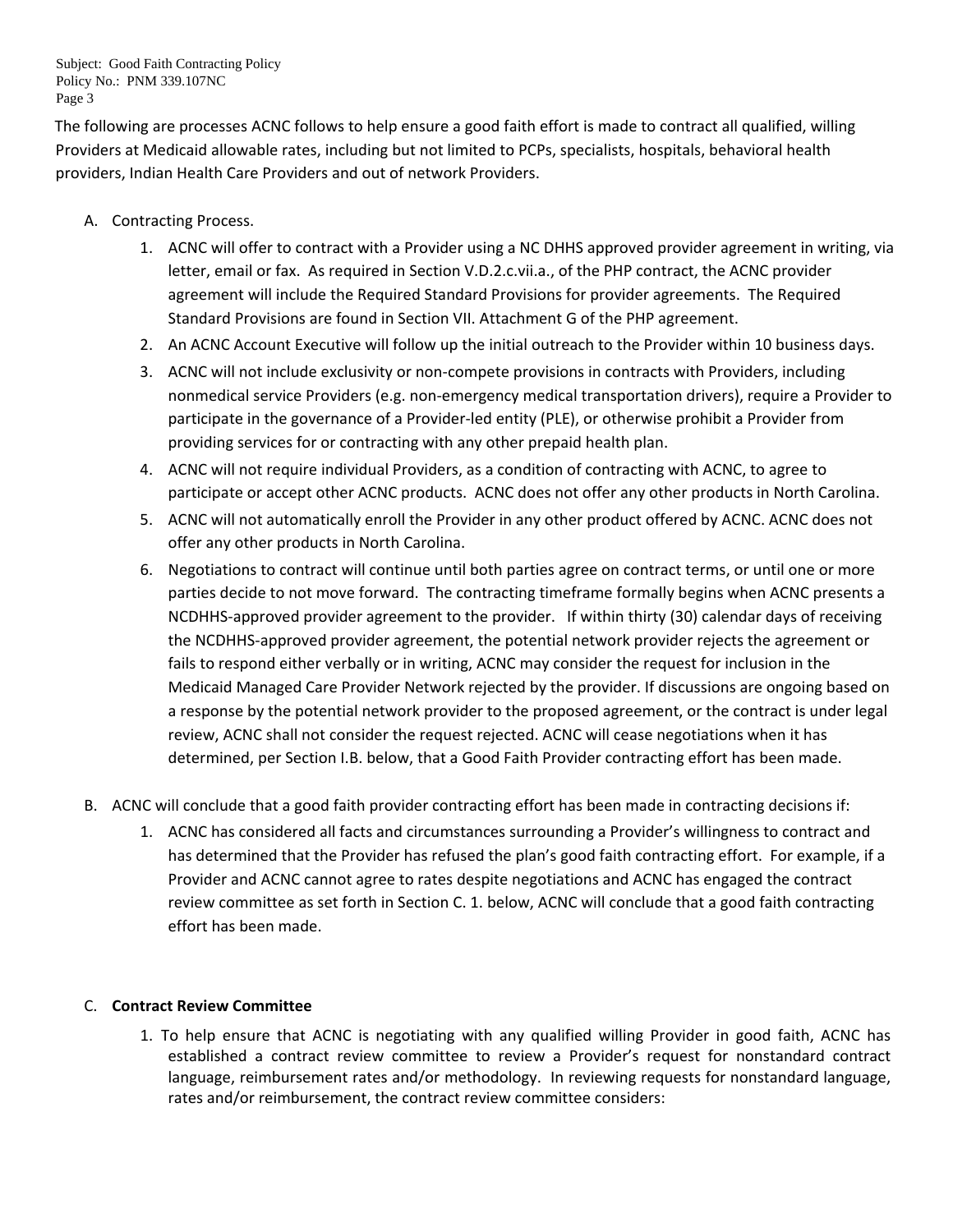- a. exact contract language or reimbursement rates, methodology being proposed
- b. summary of request and why it is being requested/value of arrangement
- c. market intel available as to how competitor plans are reimbursing providers for this type/specialty, as appropriate
- d. impact to network adequacy
- e. impact to membership
- f. financial impact and value of arrangement
- g. operational impact
- 2. Recommendations are presented to executive leadership and a decision is reached and communicated to the Provider.
- 3. See CPNM.339.105 Contract Review Committee Policy

# D. **Written Notice and Appeal Rights**

ACNC will give written notice to any Provider with whom it declines to contract within five (5) business days after ACNC's final decision. The notice shall include the reason for ACNC's decision; the Provider's right to appeal that decision or request to cure the issue identified in the adverse quality determination, and how to request an appeal in accordance with the provider appeal process set forth in ACNC's provider handbook.

# E. **Payment to Providers**

With the exception of out of network emergency services, post-stabilization services and services provided during transitions in coverage, ACNC is prohibited from reimbursing an out of network provider more than ninety percent (90%) of the Medicaid Fee-for-Service rate if:

- 1. ACNC has made a good faith effort to contract with a provider but the provider has refused that contract.
- F. ACNC Provider Network Management will notify the Provider Data Management department to create a provider record in the claims payment system for the Provider with whom good faith contracting efforts have failed, per Section I.B., and attach a ninety percent (90%) payment agreement to the Provider's record.

## **II. Monitoring Mechanisms**

The Provider Network Management (PNM) Director and PNM Managers are responsible for overseeing the activities of the Account Executives (AEs), including validating that the AEs comply with this policy and negotiate with any qualified and willing Provider in accordance with the process set forth above.

- A. ACNC will maintain file of Providers with whom we attempted but failed to contract by region.
	- 1. Provider Network Management will develop and maintain a file of providers by region who we failed to contract with, listing the following:
		- a. provider name and contact information
		- b. Account Executive (AE) assigned,
		- c. date of original outreach,
		- d. reasons or reasons for the lack of success,